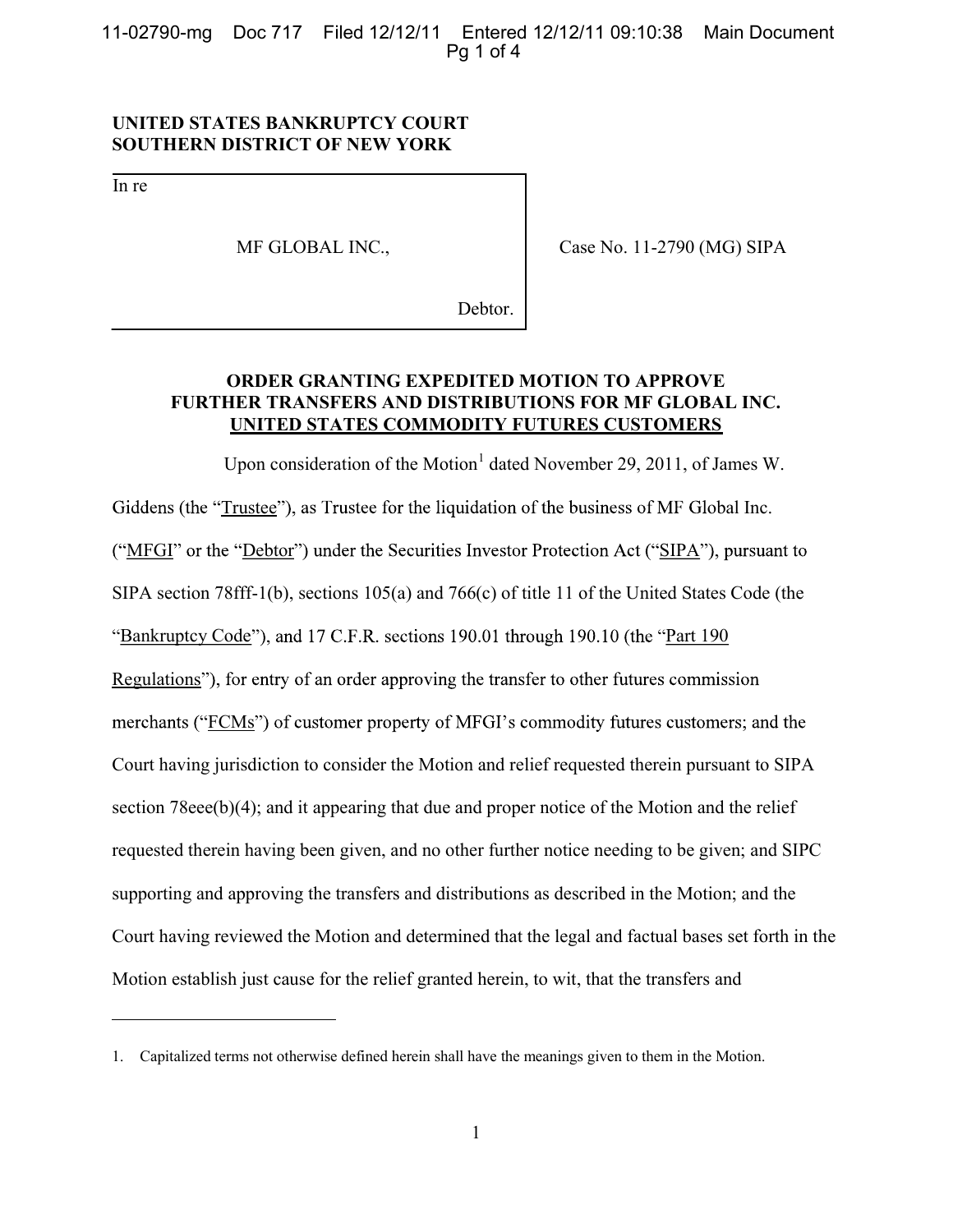### 11-02790-mg Doc 717 Filed 12/12/11 Entered 12/12/11 09:10:38 Main Document  $Pa<sub>2</sub>$  of 4

distributions described in the Motion and set forth below will effectuate the terms and purpose of the Order of the District Court entered on October 31, 2011 commencing this liquidation of MFGI (the "MFGI Liquidation Order"), and are appropriate exercises of the Trustee's authority pursuant to the MFGI Liquidation Order, SIPA section 78fff-1(b), Bankruptcy Code sections 105(a) and 766(c), and the Part 190 Regulations; and after due deliberation and sufficient cause appearing therefore, it is hereby

ORDERED that the Motion is granted in all respects; and it is further

ORDERED that, under SIPA section 78fff-1(b), Bankruptcy Code section 766(c), and the Part 190 Regulations, the Trustee is authorized and shall use his best efforts to complete one or more transfers and distributions of approximately \$2.2 billion of U.S. Segregated Customer Property to qualified FCMs that have agreed to accept such U.S. Segregated Customer Property (the "Transferees") for the benefit of MFGI's U.S. commodity futures customers, while holding back approximately fifteen to twenty percent of the total U.S. Segregated Customer Property or approximately \$800 million; and it is further

ORDERED that the Physical Customer Property (as defined in the Motion), or the proceeds thereof, may be returned to customers on the same pro rata distribution basis applicable to accounts of U.S. Segregated Property Customers, without prejudice to any future determination of whether the Physical Customer Property or some subset thereof constitutes a separate class of customer property and is entitled to disparate treatment; and is further

ORDERED that for the purposes of valuing the Physical Customer Property being distributed pursuant to this Order, the value of Physical Customer Property transferred to customers shall be established by reference to the settlement price for the futures contract for the commodity represented by the Physical Customer Property on the day before the transfer (or the

2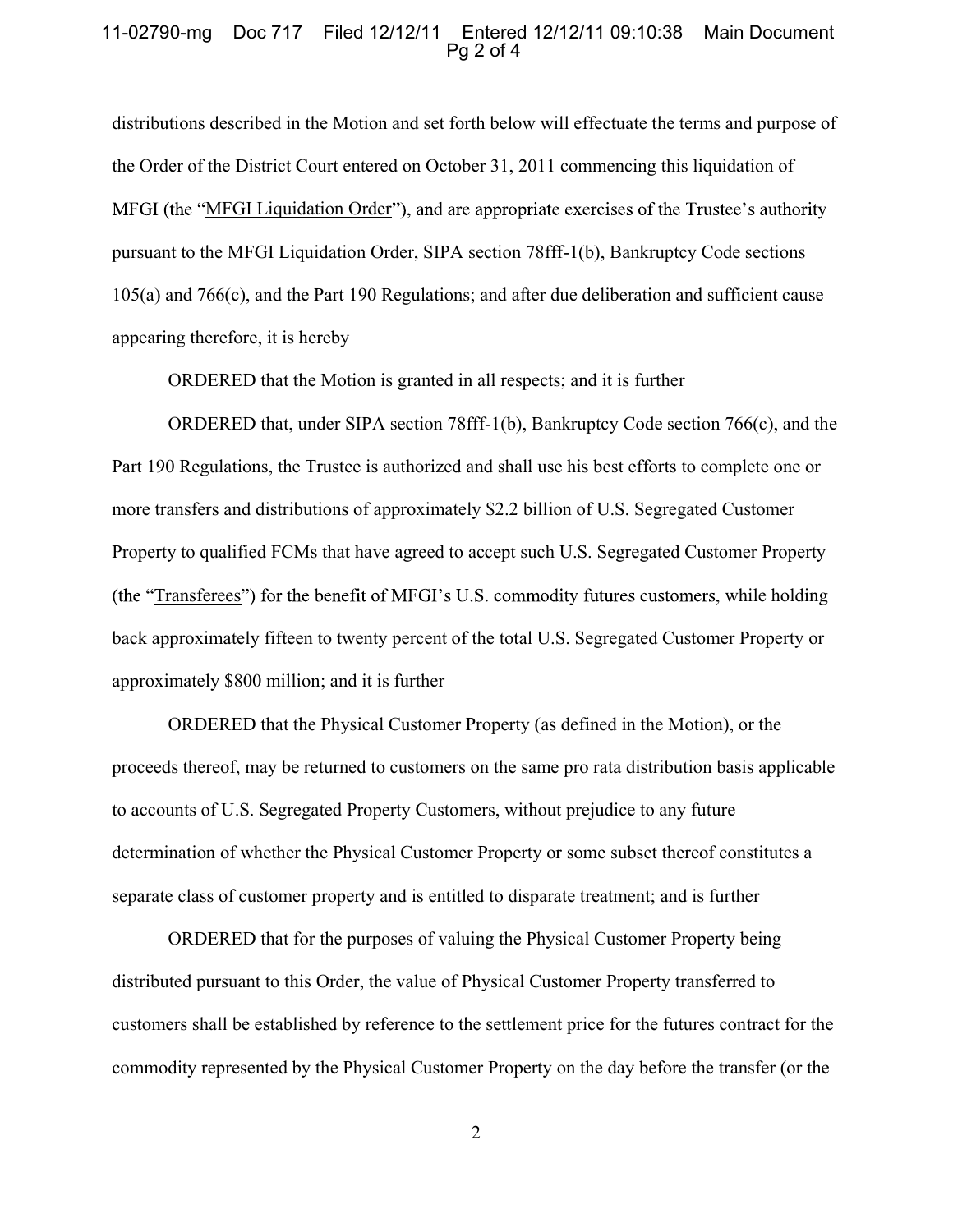### 11-02790-mg Doc 717 Filed 12/12/11 Entered 12/12/11 09:10:38 Main Document  $Pq3$  of 4

day before the first day of transfers, if transfers take place over multiple days) less any encumbrances associated with the Physical Customer Property; and it is further

ORDERED that if the value of any one customer's Physical Customer Property (taking into account prior bulk transfers, if any) exceeds the True Up Amount, the Trustee shall, in consultation with the Facilitating DCO (as defined herein) and in conjunction with the transferee FCM (if one has been established for that customer), confer with that customer on an individual basis to determine the appropriate manner in which to proceed, including a distribution, that will, in the Trustee's determination, achieve the goals set forth in this Order, to the extent practicable, and on January 12, 2012 the Trustee and counsel for such customers so affected shall provide to the Court a status report on the implementation of this paragraph of the Order; it is further

ORDERED that the Trustee—upon advice and approval of SIPC—will seek and may use the assistance of the Chicago Mercantile Exchange Group, Inc., and other registered derivatives clearing organizations ("DCOs") that agree to facilitate the transfers (collectively, the "Facilitating DCOs"), and the Facilitating DCOs will cooperate in the transfers, including providing accountings and other assistance already and continuing to do so; and it is further

ORDERED that the Facilitating DCOs and participating FCMs are hereby authorized to consummate the transfers to the Transferees, and to take all other actions reasonably necessary in furtherance thereof to complete the transfers directed by the Trustee, and shall have no liability for any actions taken in furtherance of this Order consistent with and in accordance with applicable law; and it is further

ORDERED that the automatic stay is vacated to the extent necessary to allow the Facilitating DCOs to take any of the actions described in the foregoing paragraph; and it is further

3